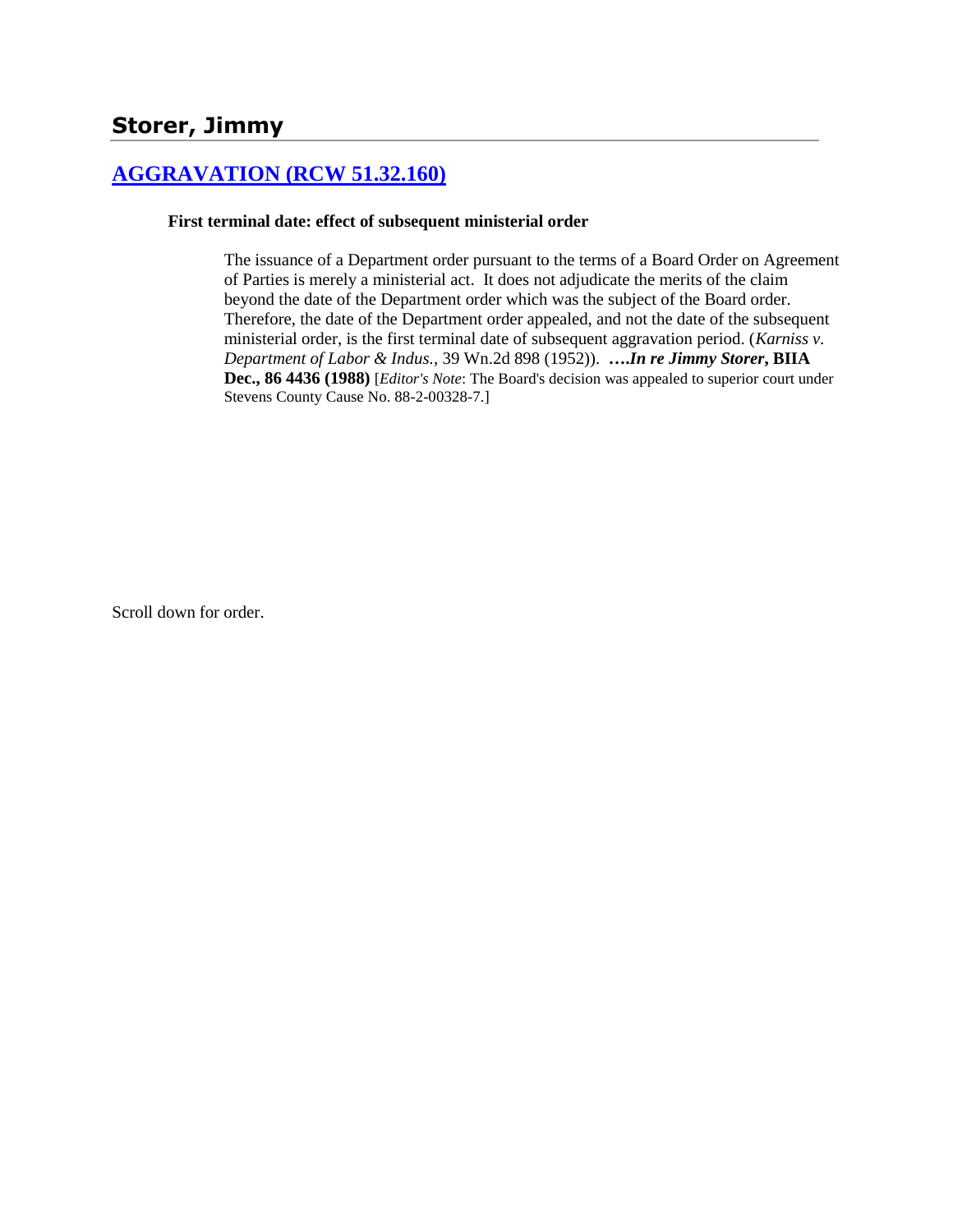### **BEFORE THE BOARD OF INDUSTRIAL INSURANCE APPEALS STATE OF WASHINGTON**

**)**

**IN RE: JIMMY R. STORER ) DOCKET NO. 86 4436**

**CLAIM NO. S-258132 ) DECISION AND ORDER**

APPEARANCES:

Claimant, Jimmy R. Storer, by James T. Solan, Attorney at Law

Self-Insured Employer, Wallula Container, by Powell & Morris, per Larry J. Kuznetz

This is an appeal filed by the claimant, Jimmy R. Storer, on December 8, 1986 from an order of the Department of Labor and Industries dated November 14, 1986. The order adhered to the provisions of an order dated September 26, 1985 (sic - September 30, 1985) denying claimant's application to reopen this claim on the grounds of aggravation of condition and providing that the claim would remain closed pursuant to the provisions of a prior order dated February 19, 1982. **REVERSED AND REMANDED**.

# **DECISION**

Pursuant to RCW 51.52.104 and RCW 51.52.106, this matter is before the Board for review and decision on a timely Petition for Review filed by the self-insured employer to a Proposed Decision and Order issued on May 31, 1988 in which the order of the Department dated November 14, 1986 was reversed and the claim was remanded to the Department to reopen the claim with direction to the self-insured employer to provide treatment and such other and further benefits as indicated, authorized or required by law.

The Board has reviewed the evidentiary rulings in the record of proceedings and finds that no prejudicial error was committed and said rulings are hereby affirmed.

The evidence presented by the parties is adequately set forth in the Proposed Decision and Order. Based upon the chronological history of this claim, the issue in this appeal is whether or not Mr. Storer's condition, causally related to his April 3, 1978 industrial injury, worsened and became more disabling between July 2, 1981 (not February 19, 1982, as stated in the Proposed Decision and Order) and November 14, 1986, the date on which the Department entered its last order, here on appeal. While we agree with the Industrial Appeals Judge that Mr. Storer established that his disability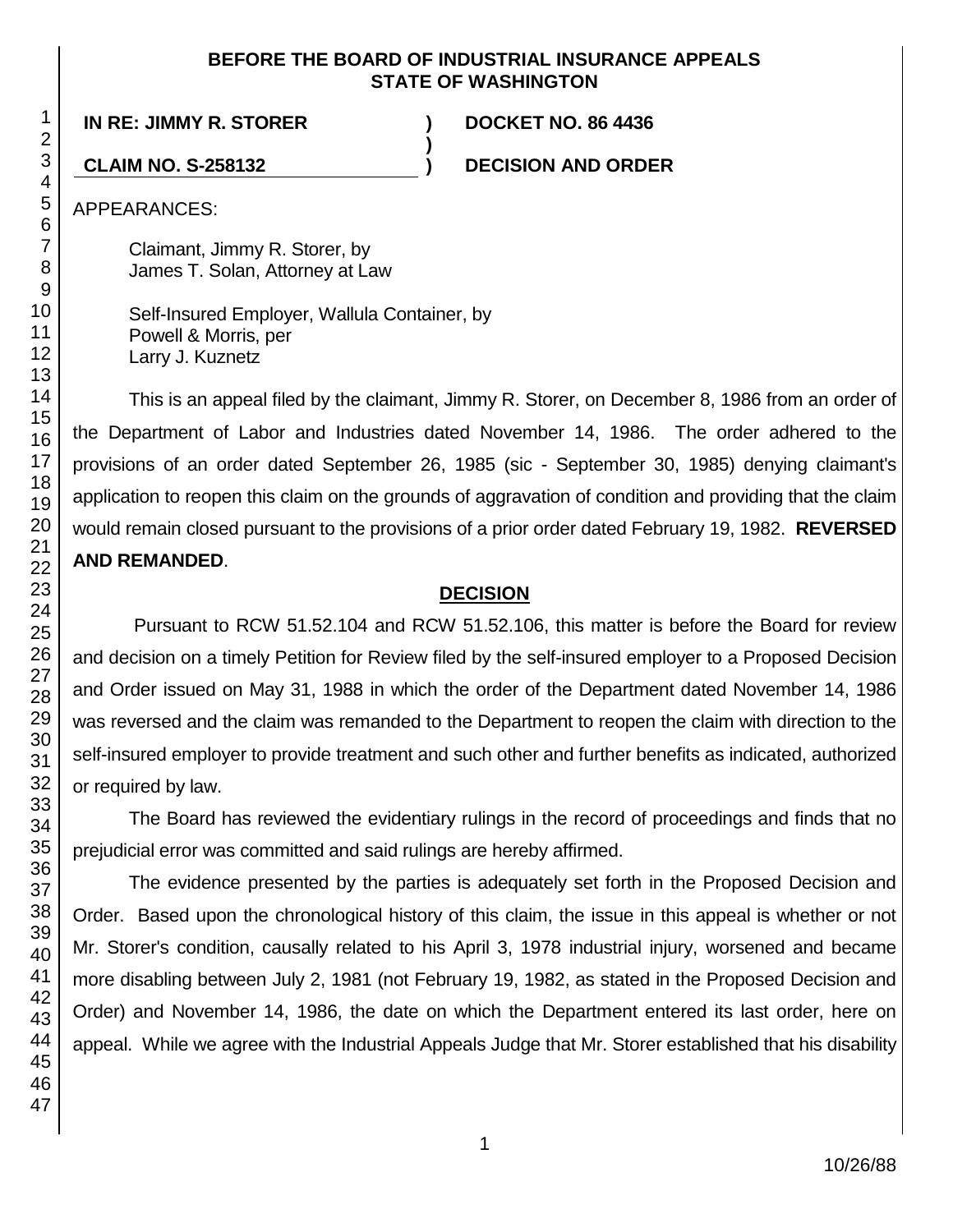proximately caused by his industrial injury worsened, we have granted review to clarify the proper aggravation period.

Prior to issuance of the November 14, 1986 order and the order to which it adheres, the Department order last considering the merits of Mr. Storer's claim was issued on July 2, 1981. That order was appealed to this Board, and was reversed by a Board Order on Agreement of Parties dated February 8, 1982, remanding the claim to the Department with direction to require the self-insured employer to pay intermittent time-loss compensation for a period of 42 1/2 days between December 12, 1979 and July 2, 1981 and to thereupon close the claim with permanent partial disability as previously paid. Thereafter, on February 19, 1982, pursuant to the Board's Order on Agreement of Parties, the Department entered an order exclusively ministerial in purpose, fulfilling the directive of the Board's order dated February 8, 1982. The February 19, 1982 Department order did not adjudicate the merits of the claim beyond July 2, 1981. All matters related to the claim were thus conclusively determined up to July 2, 1981 and no further. Thus July 2, 1981 is the first terminal date for the aggravation period at issue in the instant appeal. Karniss v. Department of Labor and Industries, 39 Wn.2d 898 (1952).

Having determined the proper terminal dates, we return to the question of whether Mr. Storer has established, by objective medical findings, that the disability related to his 1978 industrial injury became aggravated between July 2, 1981 and November 14, 1986. The Proposed Decision and Order correctly summarizes and weighs the evidence presented. Based on the reasoning and evidentiary analysis set forth in the Proposed Decision and Order, we find that Mr. Storer has presented sufficient evidence to establish worsening of his condition causally related to his 1978 industrial injury between July 2, 1981 and November 14, 1986. Since the medical evidence establishes that Mr. Storer's condition worsened specifically on or about March 4, 1985, at a time after both July 2, 1981 and February 19, 1982, the substitution of the correct first terminal date does not affect the determination on the ultimate issue in this case. Consequently, the Department order dated November 14, 1986, which affirmed a prior order denying Mr. Storer's application to reopen this claim on the grounds of aggravation, is incorrect and should be reversed. This claim should be remanded to the Department with direction to reopen the claim and direct the self-insurer to provide medical treatment and such other and further benefits as indicated, authorized or required by law.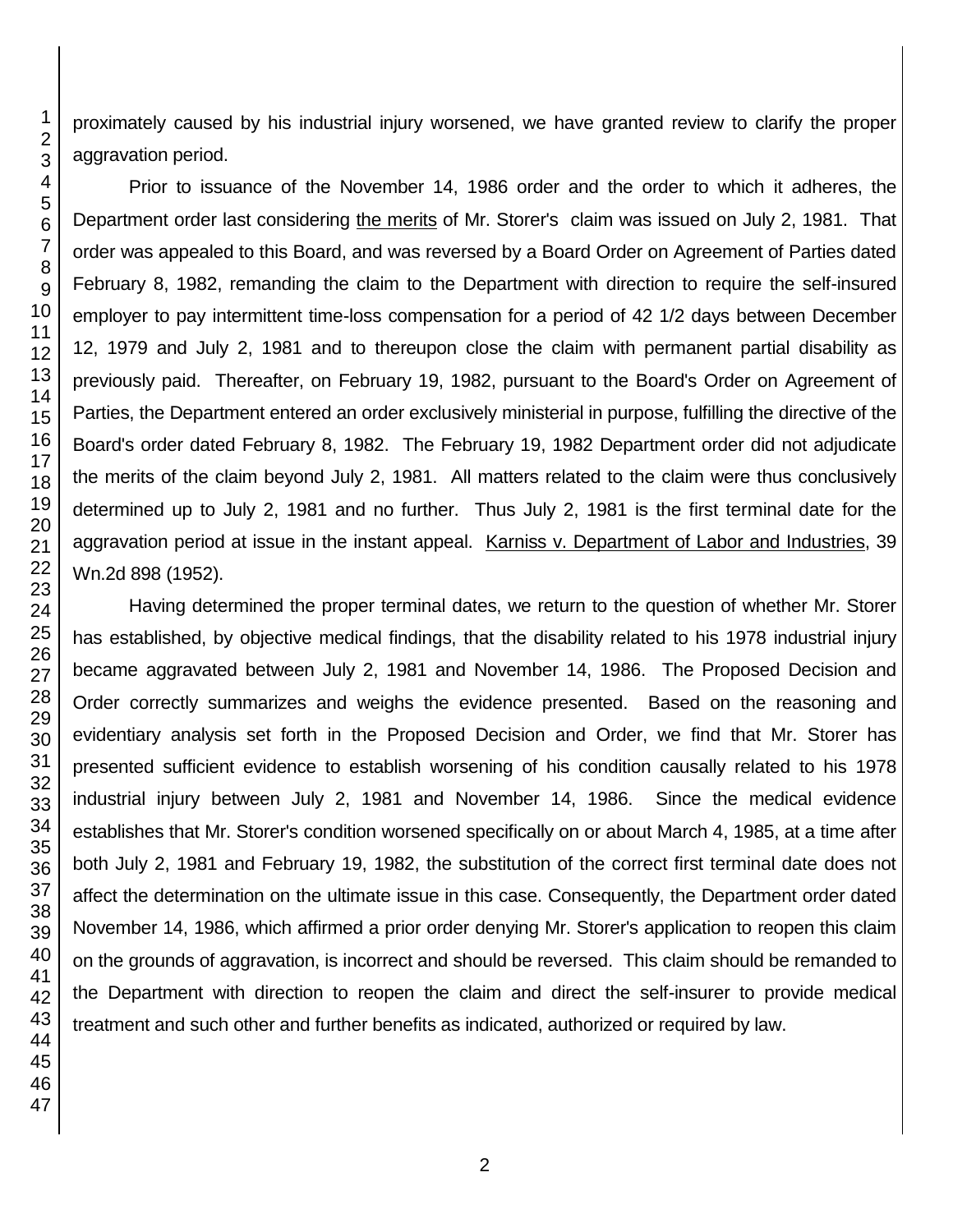### **FINDINGS OF FACT**

1. On April 18, 1978, an accident report was filed with the Department of Labor and Industries alleging that Jimmy R. Storer sustained an industrial injury on April 3, 1978 while in the course of his employment with Wallula Container, a self-insured employer under the Industrial Insurance Act. On October 2, 1978, the Department issued an order allowing the claim. On January 4, 1979, the Department issued an order providing an award for permanent partial disability equal to 10% of the maximum allowed for unspecified disabilities as compared to total bodily impairment, time-loss compensation as paid through August 28, 1978, and closing the claim. On February 1, 1979, the Department received a medical update, which was considered a protest and request for reconsideration. On August 7, 1979, the claimant further protested and requested reconsideration of the Department's January 4, 1979 order. On October 26, 1979, the Department issued an order modifying from final to interlocutory its January 4, 1979 order and providing that the claim remain open for treatment and action as indicated and determining that the award for permanent partial disability be considered an advance on any disability award.

On November 29, 1979, an application to reopen on grounds of aggravation of condition was filed with the Department.

On December 12, 1979, the Department issued an order closing the claim with time-loss compensation as paid and with no additional award for permanent partial disability. On December 17, 1979, the claimant filed a protest and request for reconsideration of the December 12, 1979 order.

On January 29, 1980, the Department issued an order denying the claimant's application to reopen on grounds of aggravation and held that the claim remained closed pursuant to the provisions of its December 12, 1979 order.

On February 7, 1980, the Department issued an order holding its December 12, 1979 and January 29, 1980 orders in abeyance.

On July 2, 1981, the Department issued an order adhering to the order dated December 12, 1979. On August 7, 1981, the claimant filed his notice of appeal with the Board of Industrial Insurance Appeals from the Department's July 2, 1981 order. On August 26, 1981, the Board issued an order granting the appeal. On February 8, 1982, the Board issued an Order on Agreement of Parties reversing the Department's July 2, 1981 order and remanding the claim to the Department with directions to reopen the claim, enter an order requiring the self-insured employer to pay intermittent time-loss compensation for a 42 1/2 day period between December 12, 1979 and July 2, 1981, and, thereupon, to close the claim with the award for permanent partial disability previously granted. On February 19, 1982, the Department issued an order pursuant to the Board order dated February 8, 1982.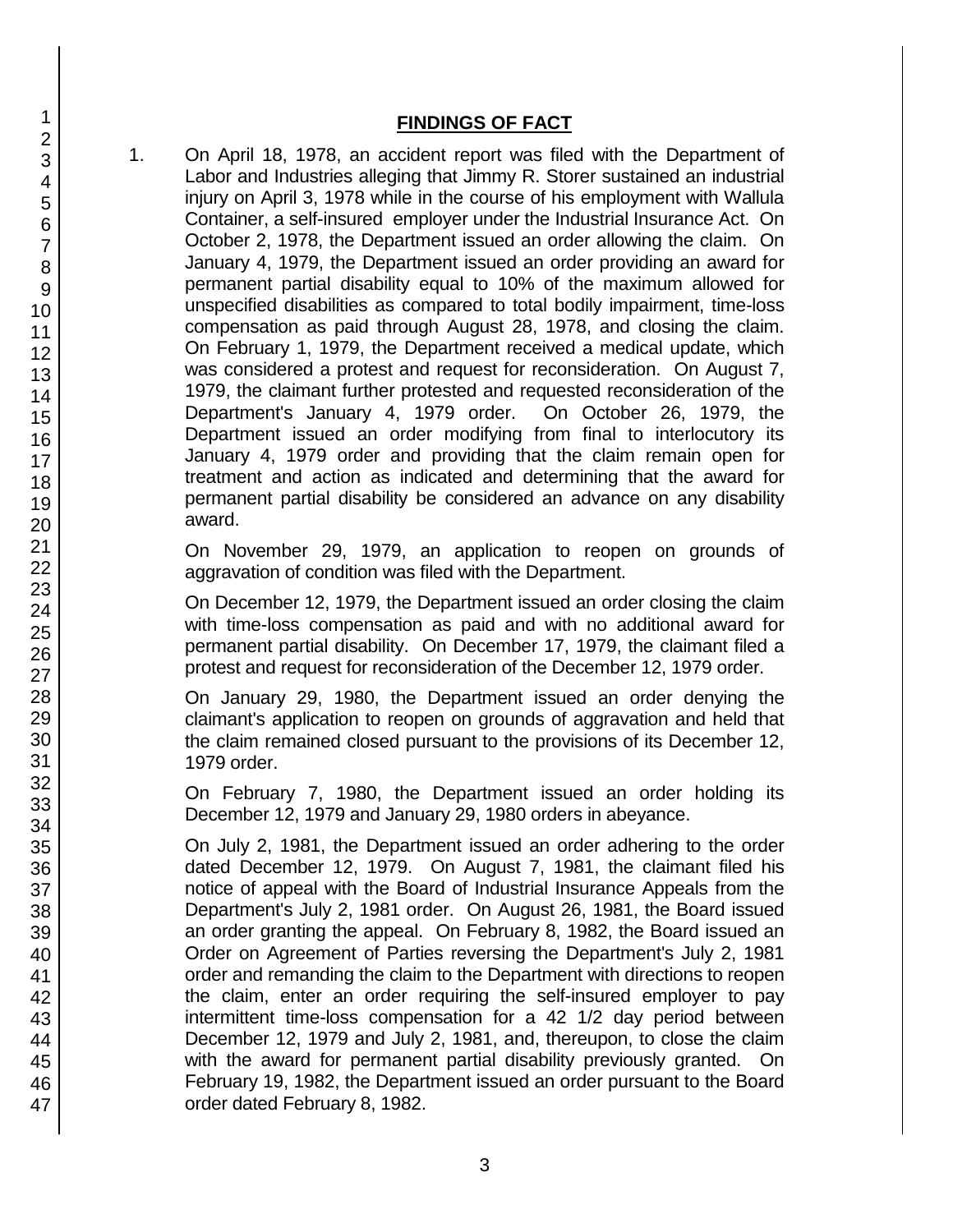On June 21, 1985, claimant filed an application to reopen on grounds of aggravation of condition with the Department. On September 30, 1985, the Department issued an order denying the aggravation application and holding that the claim remained closed pursuant to the provisions of the Department's February 19, 1982 order.

On October 2, 1985, claimant's attorney mailed the Department a letter stating that the claimant's March 1985 injury was an aggravation of the claimant's old injury and that the claim should be reopened. On October 4, 1985, the September 30, 1985 Department order was received at the Department upon return from the U.S. Post Office. On November 27, 1985, the Department remailed its September 30, 1985 to a corrected claimant's address. On December 23, 1985, the Department received a letter from the claimant's attorney requesting that the October 2, 1985 letter be considered a protect and request for reconsideration of the September 30, 1985 order, which was received at the attorney's office on December 5, 1985, and requesting an abeyance order.

On January 17, 1986, the Department issued an order holding its September 30, 1985 order in abeyance.

On January 22, 1986, the Department received an application to reopen on grounds of aggravation of condition.

On November 14, 1986, the Department issued an order adhering to the provisions of its September 26, 1985 (sic--September 30, 1985) order. On December 8, 1986, the claimant filed his notice of appeal with the Board of Industrial Insurance Appeals from the Department's November 14, 1986 order. On December 19, 1986, the Board issued an order granting the appeal, assigning it Docket No. 86 4436, and directing that further proceedings be held in the matter.

- 2. On April 3, 1978, while in the course of employment with Wallula Container, Jimmy R. Storer sustained an injury to his low back while pulling boards on a dry chain.
- 3. As a proximate result of the industrial injury occurring on April 3, 1978, claimant required medical treatment to his low back until July 2, 1981, when claimant's dorso-lumbar and lumbosacral condition proximately caused by his industrial injury of April 3, 1978 was fixed and stable and produced a permanent impairment most consistent with the degree of impairment represented by Category 3 of WAC 296-20-280 for dorso-lumbar and lumbosacral impairments. The claimant's condition was evidenced by slight spasm upon full flexion, a slight narrowing of the L5/S1 disc, and limited straight leg raising.
- 4. Between July 2, 1981 and November 14, 1986 the claimant's disability attributable to his dorso- lumbar and lumbosacral condition objectively worsened with increased objective findings of disability, including protruding or herniated disc at the L5/S1 level, increased spasm, severe

1